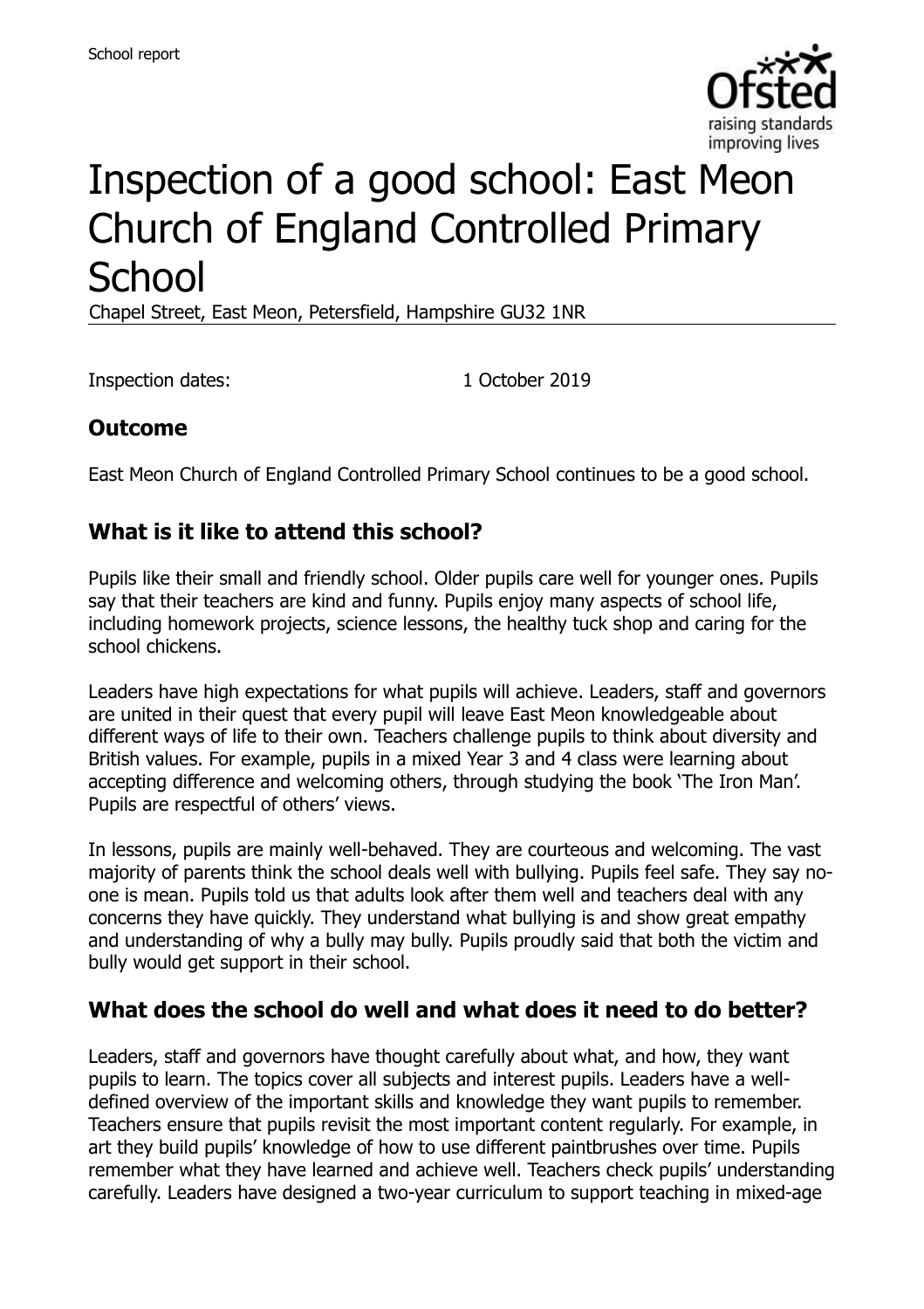

classes at East Meon. The exact detail of what teachers need to teach in some subjects, such as history and geography, is not yet complete for the second year of the cycle.

Leaders make sure that the curriculum suits all pupils, including those with special educational needs and/or disabilities (SEND). Pupils with SEND learn well because staff plan and review their learning regularly. Teachers have recently had useful training on autism spectrum disorder. This has helped teachers reflect on and improve provision for this group of pupils. Pupils with SEND are fully included in all aspects of school life.

Teachers develop pupils' interests in what is happening in the world. For example, pupils regularly watch Newsround and discuss their views on ethical and political issues. Philosophy lessons support pupils in being able to debate and listen. Pupils have strong opinions and can confidently voice these in an appropriate way. Leaders consider the personal development of pupils well. Older pupils love their residential visits. They like taking part in sporting clubs and playing for the school team. Pupils understand how to live an active and healthy life.

Leaders have recently adapted how phonics (letters and the sounds they represent) is taught. Leaders are quite rightly reviewing the impact of this change on pupils' understanding and progress. Teachers are clear on what order to teach sounds so that pupils can start to read simple words quickly. That said, at this early stage of changing how pupils are grouped, sometimes teachers do not quite pitch learning right. Leaders ensure that any pupils who struggle with reading have extra support to help them catch up.

Pupils like reading. They speak enthusiastically about the range of books they read. They enjoy winning 'house gems' for reading at home. Teachers carefully select the books they want pupils to study in lessons. For example, in a mixed Year 5 and 6 class, pupils were reading a book set after a nuclear war. This lent itself well to learning the skills set out in the school's reading curriculum, as well as promoting debate about the rule of law.

Most pupils listen well to their teachers, work hard and behave well in lessons. However, a small number of pupils sometimes need reminders to stay on task. Occasionally, this interrupts the learning of pupils sitting nearby. Teachers quickly deal with this low-level disruption. All staff who responded to the Ofsted's online questionnaire said that leaders help them manage behaviour well.

Staff enjoy working at East Meon. Leaders respect their views and staff morale is high. Leaders and governors are considerate of their workload. Curriculum leaders support their colleagues well.

# **Safeguarding**

The arrangements for safeguarding are effective.

Leaders have created a strong culture of safeguarding. Every member of the staff team contributes well to protecting pupils from harm. Arrangements for checking adults before they start to work or volunteer in the school are secure. Leaders ensure that staff have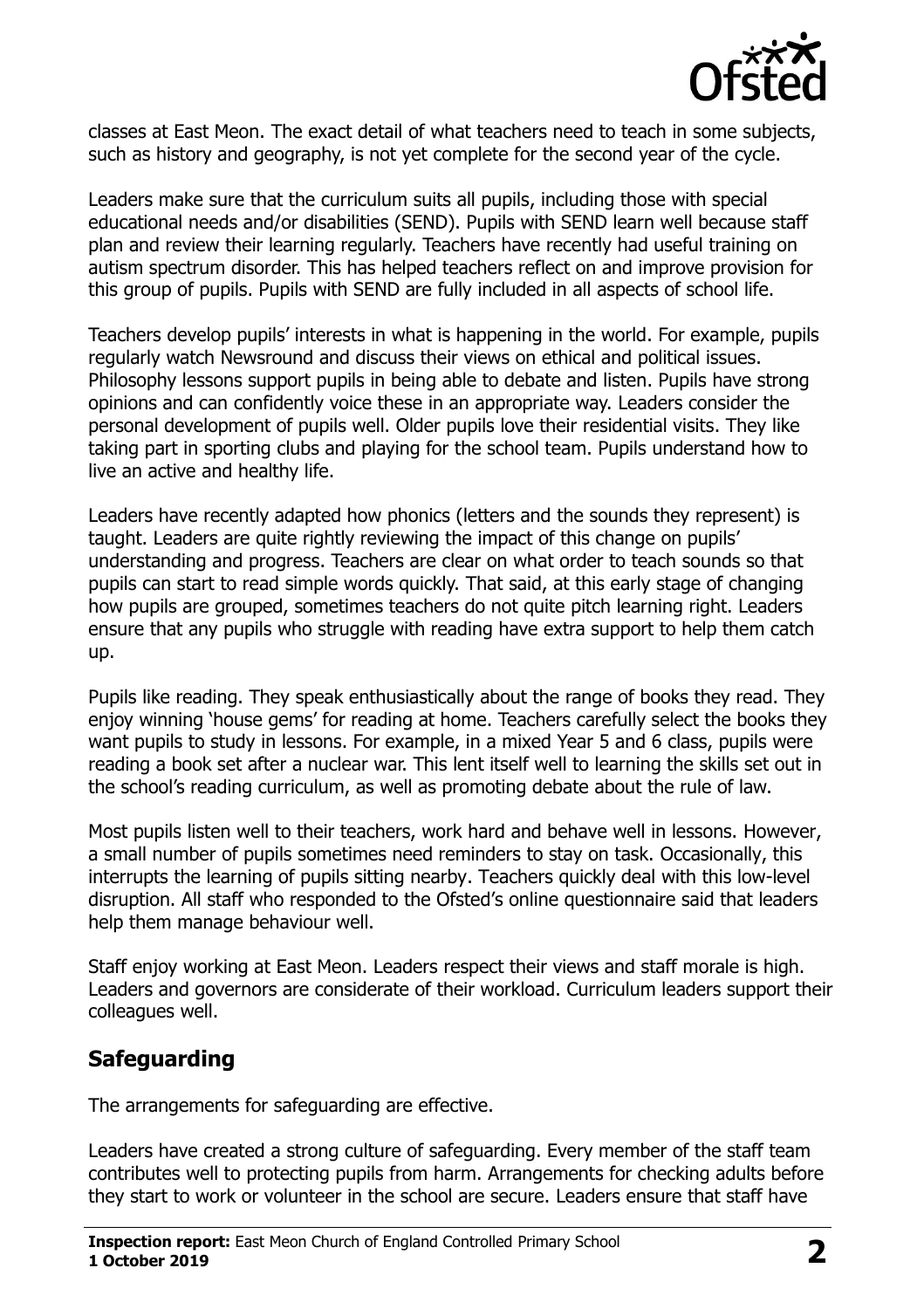

regular, formal safeguarding training. The weekly safeguarding discussions make sure that any possible risks are kept fresh in everyone's minds. Records of concerns are detailed and communication between staff is strong. Leaders ensure that they follow up any concerns they have about a child immediately.

# **What does the school need to do to improve?**

# **(Information for the school and appropriate authority)**

- Leaders have made a great start in developing the curriculum. However, not all subjects of the two-year cycle that the curriculum follows are fully planned and sequenced yet. Leaders need to finish the redesign of the curriculum, including considering any training staff may need, and monitor its impact on pupils' learning.
- Teachers understand well the sequence of teaching for phonics. However, as they adjust to the changes in grouping, what they teach currently is sometimes too hard for some pupils and too easy for others. Leaders need to make sure that the teaching of phonics is consistently matched well to what pupils already know.

#### **Background**

When we have judged a school to be good, we will then normally go into the school about once every four years to confirm that the school remains good. This is called a section 8 inspection of a good school or non-exempt outstanding school. We do not give graded judgements on a section 8 inspection. However, if we find some evidence that the school could now be better than good or that standards may be declining, then the next inspection will be a section 5 inspection. Usually this is within one to two years of the date of the section 8 inspection. If we have serious concerns about safeguarding, behaviour or the quality of education, we will convert the section 8 inspection to a section 5 inspection immediately.

This is the second section 8 inspection since we judged East Meon Church of England Controlled Primary School to be good on 14–15 October 2010.

# **How can I feed back my views?**

You can use [Ofsted Parent View](https://parentview.ofsted.gov.uk/) to give Ofsted your opinion on your child's school, or to find out what other parents and carers think. We use Ofsted Parent View information when deciding which schools to inspect, when to inspect them and as part of their inspection.

The Department for Education has further quidance on how to complain about a school.

If you're not happy with the inspection or the report, you can [complain to Ofsted.](https://www.gov.uk/complain-ofsted-report)

# **Further information**

You can search for [published performance information](http://www.compare-school-performance.service.gov.uk/) about the school.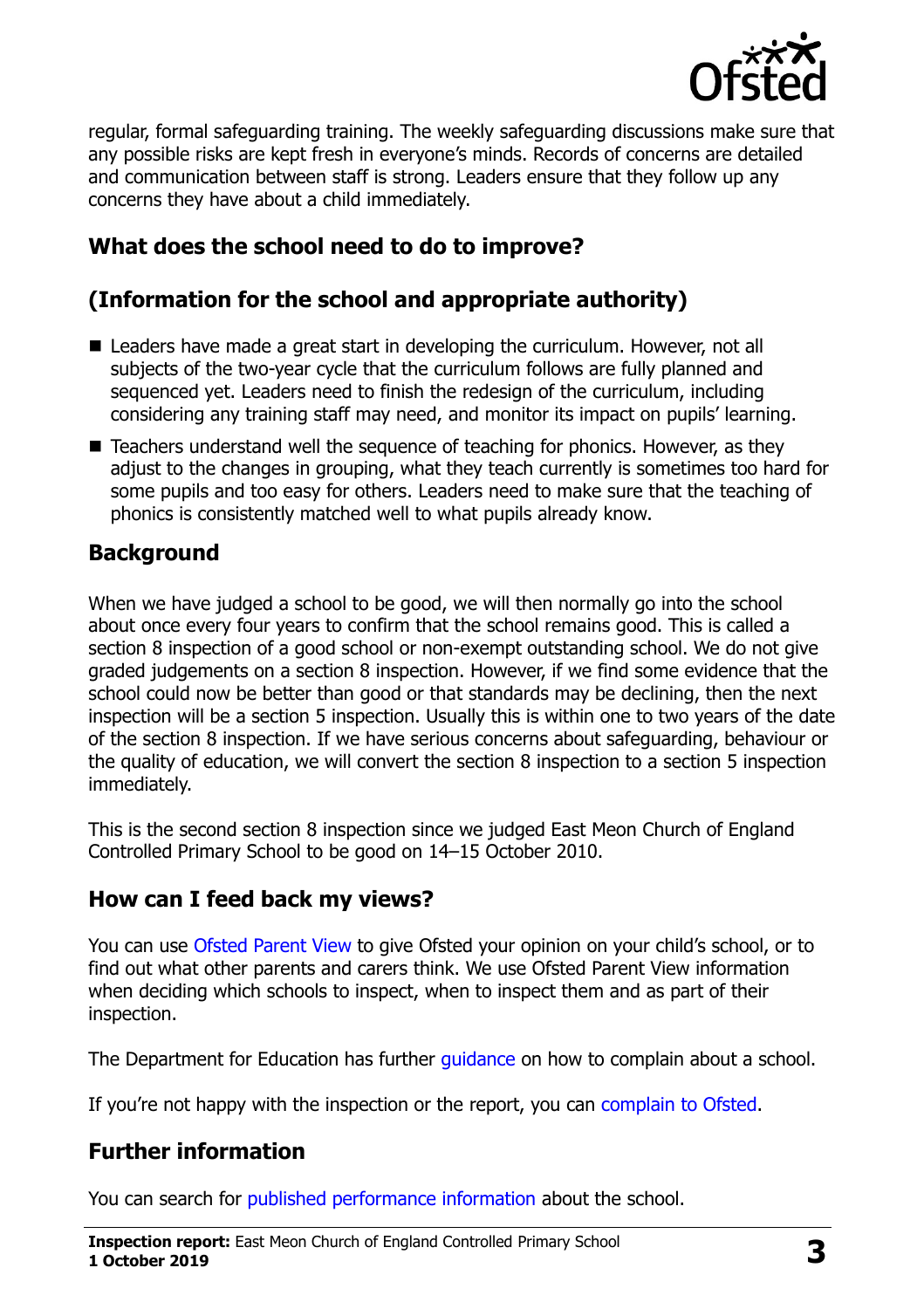

In the report, '[disadvantaged pupils](http://www.gov.uk/guidance/pupil-premium-information-for-schools-and-alternative-provision-settings)' refers to those pupils who attract government pupil premium funding: pupils claiming free school meals at any point in the last six years and pupils in care or who left care through adoption or another formal route.

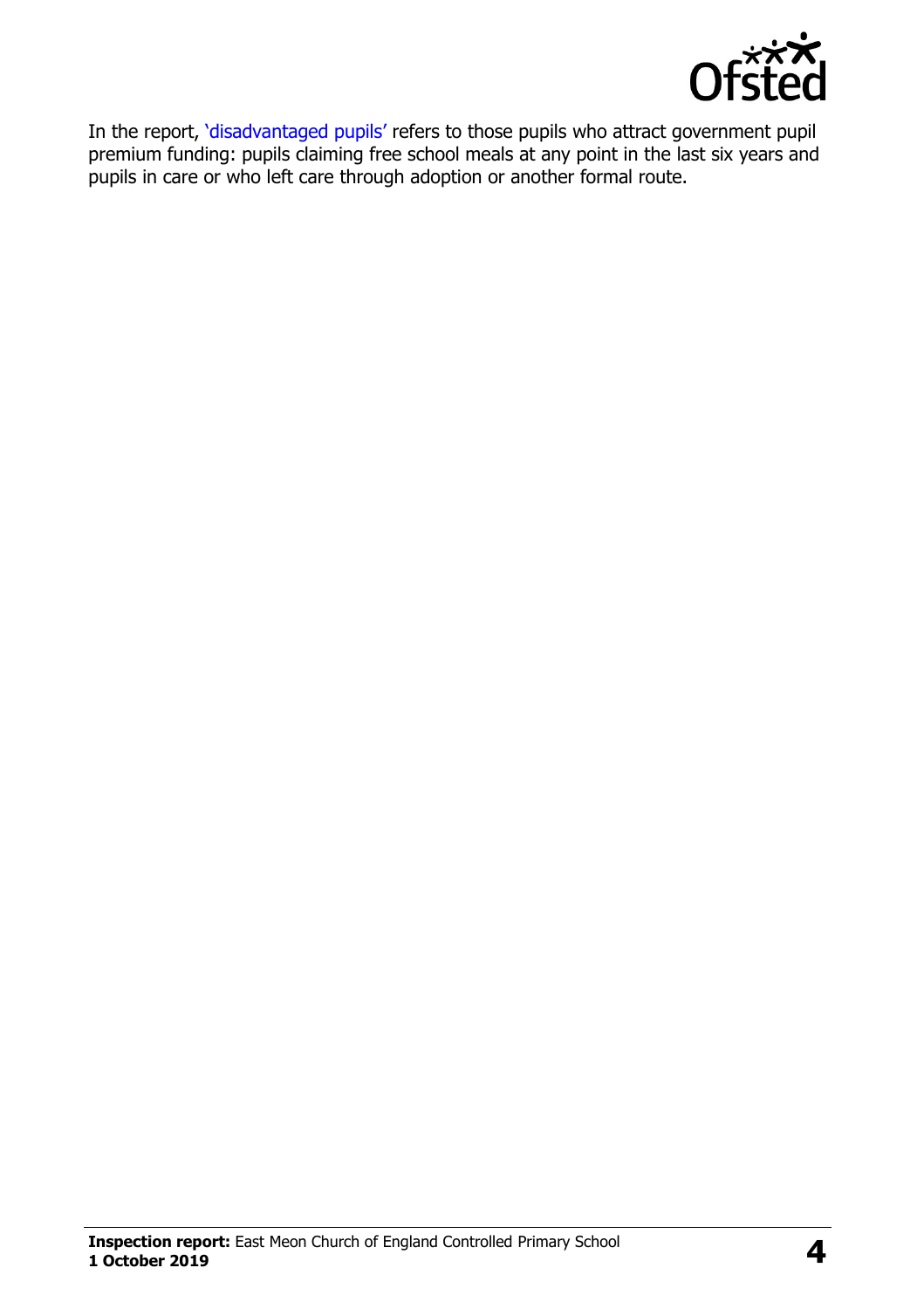

#### **School details**

| Unique reference number             | 116284                    |
|-------------------------------------|---------------------------|
| <b>Local authority</b>              | Hampshire                 |
| <b>Inspection number</b>            | 10111267                  |
| <b>Type of school</b>               | Primary                   |
| <b>School category</b>              | Voluntary controlled      |
| Age range of pupils                 | 4 to 11                   |
| <b>Gender of pupils</b>             | Mixed                     |
| Number of pupils on the school roll | 97                        |
| <b>Appropriate authority</b>        | The governing body        |
| <b>Chair of governing body</b>      | James Freemantle          |
| <b>Headteacher</b>                  | Amy O'Toole               |
| Website                             | www.eastmeon.hants.sch.uk |
| Date of previous inspection         | 8 March 2016              |

# **Information about this school**

- The school is smaller than the average-sized primary school.
- The majority of pupils in the school are of White British heritage.

#### **Information about this inspection**

- Inspectors considered the provision for reading, mathematics and science in depth as part of this inspection. This involved speaking to the headteacher, subject leaders, teachers and pupils. Inspectors also visited lessons and looked at pupils' work and leaders' planning.
- The lead inspector met with the chair of the governing body and seven other governors. She also held a telephone conversation with a representative from the local authority.
- To inspect safequarding, inspectors spoke to staff, governors and pupils, checked recruitment procedures, and looked at safeguarding records and policies.
- Inspectors considered the 30 responses to Ofsted Parent View, including 21 free-text responses. In addition, six responses to Ofsted's online questionnaire for staff were considered, as were 34 responses to Ofsted's online pupil questionnaire.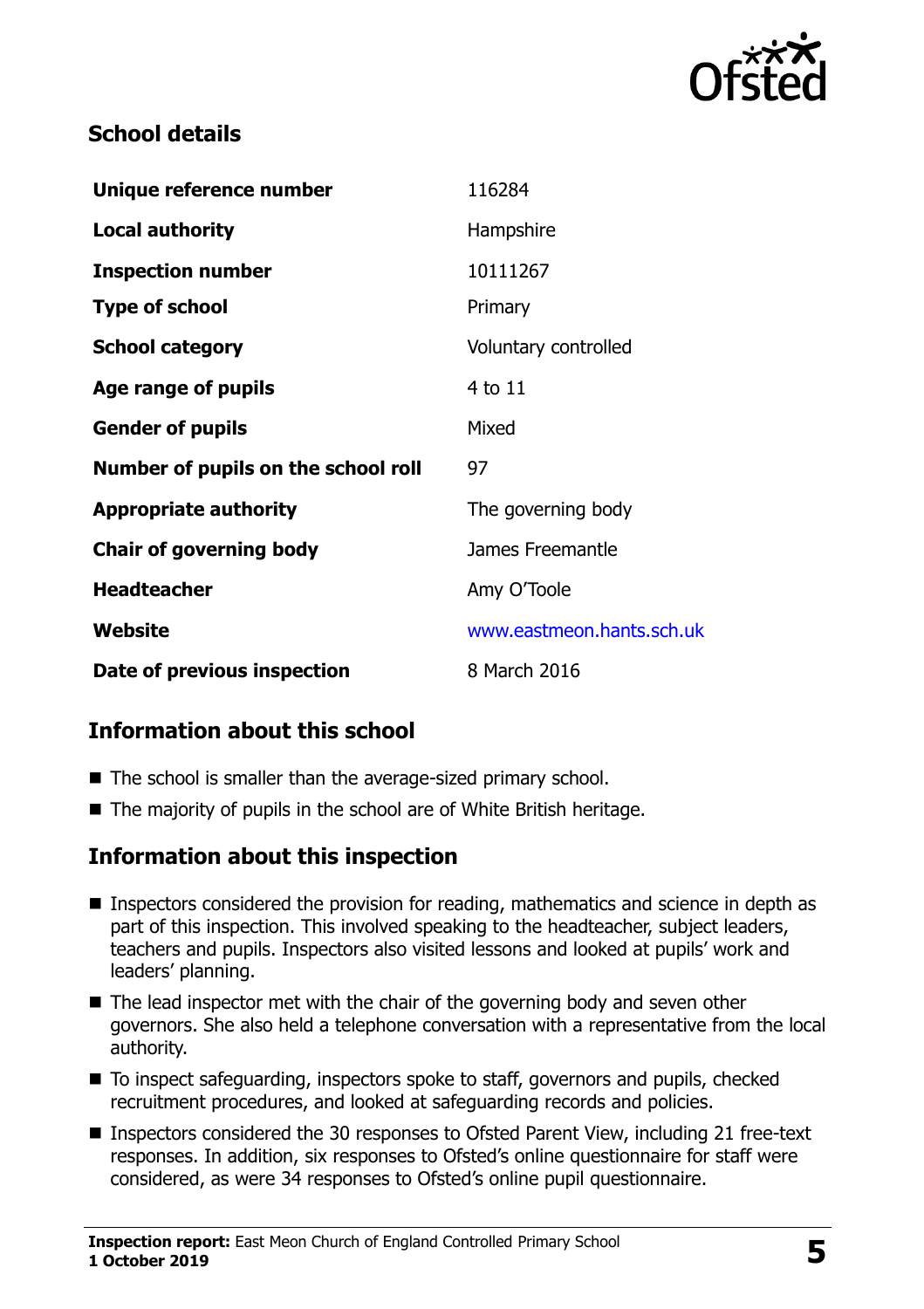

# **Inspection team**

Lea Hannam, lead inspector **Canadia** Ofsted Inspector

Jon Hills Ofsted Inspector